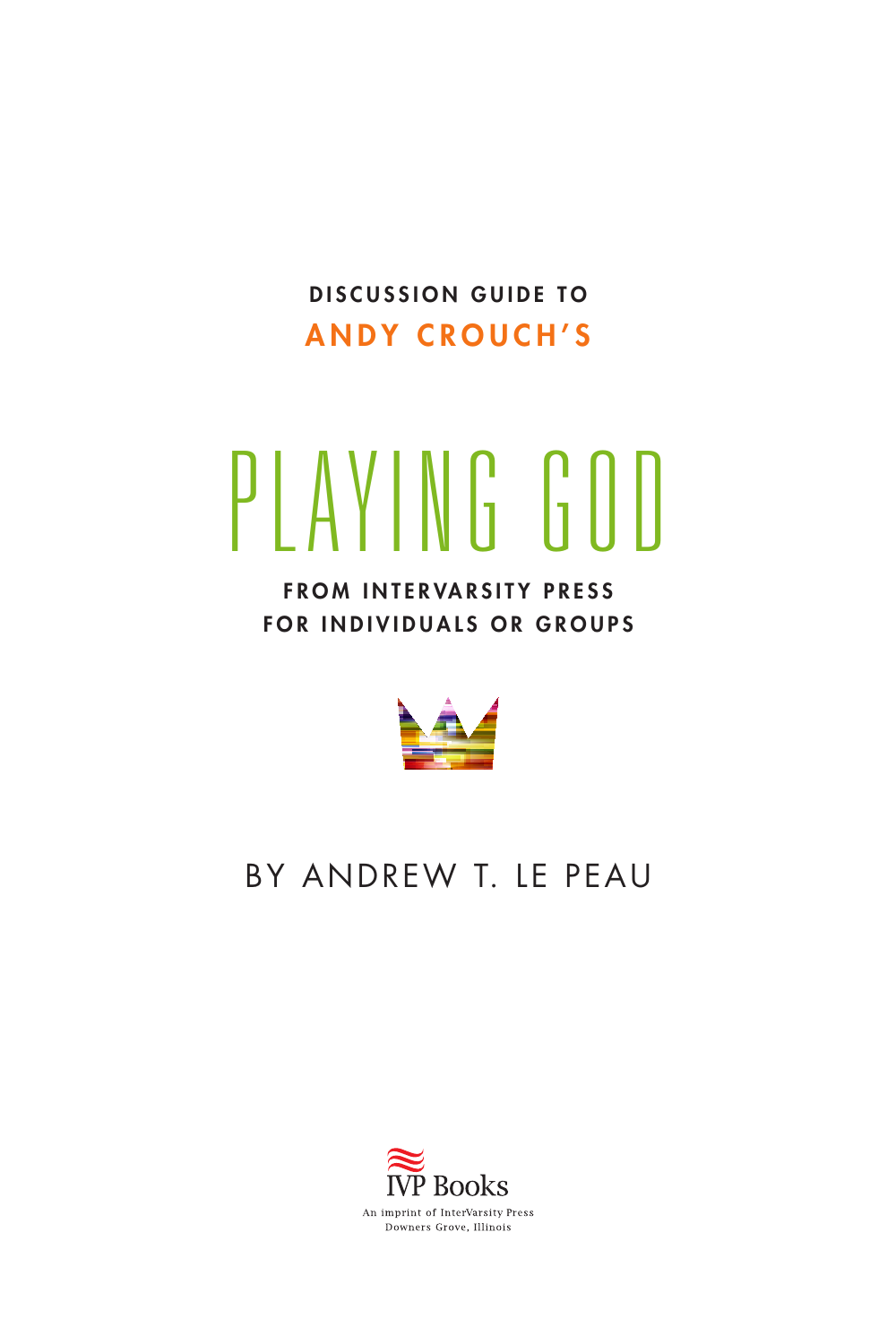*© 2013 by InterVarsity Christian Fellowship/USA. All rights reserved.* 

*Permission is granted to those studying* Playing God *by Andy Crouch to use and print out copies of this guide for discussion purposes. For any other use, please write for permission from InterVarsity Press. (See [www.ivpress.com/permissions/\)](http://www.ivpress.com/permissions/)*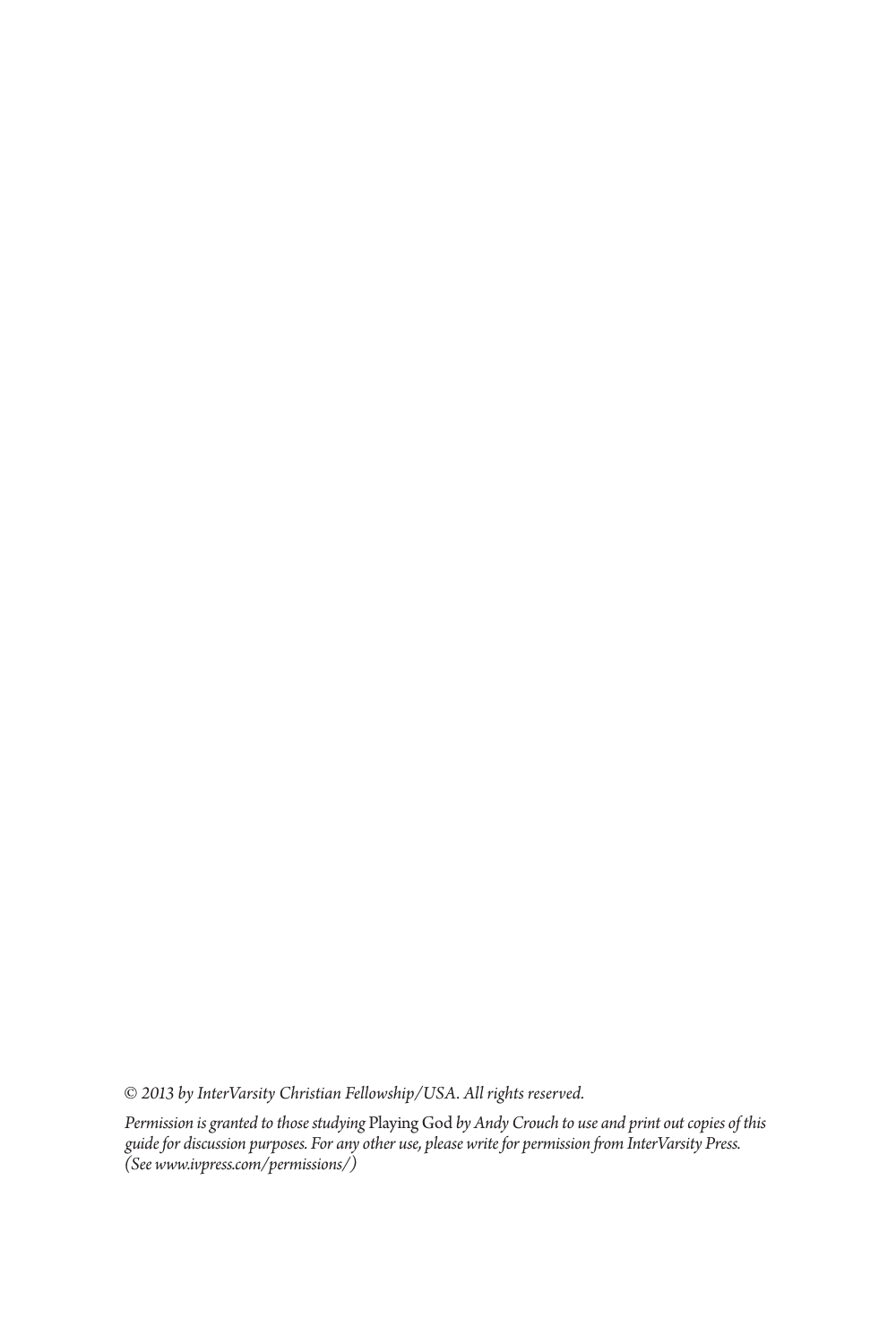# CONTENTS

| Leading a Book Discussion                          | $\overline{4}$ |
|----------------------------------------------------|----------------|
| A Single-Session Discussion Guide to Playing God 7 |                |
| A Six-Session Discussion Guide to Playing God 11   |                |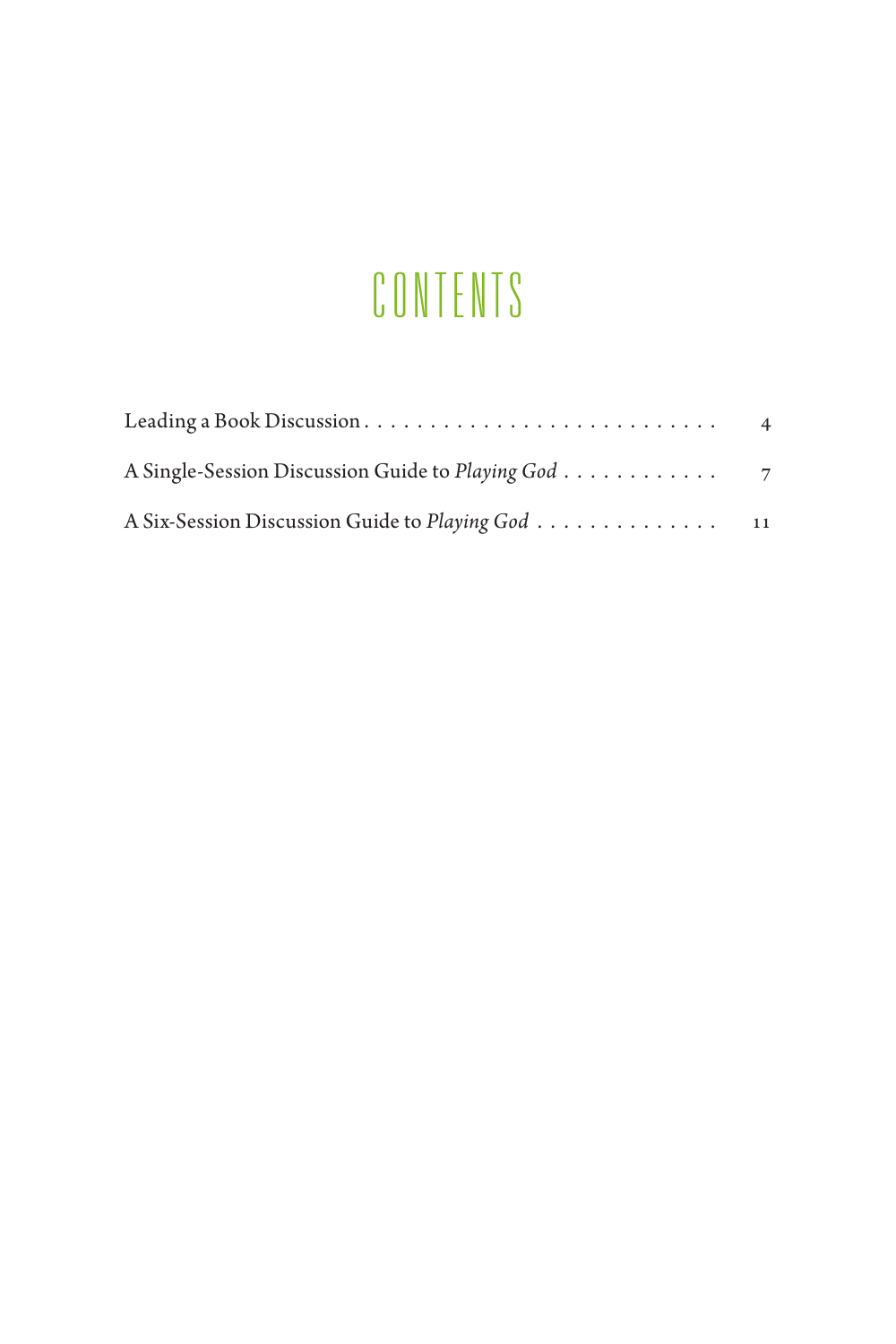# <span id="page-3-0"></span>L eading a Book Di scussion



ndy Crouch's *Playing God* is a thoughtful and provocative exploration of power, the dynamics of power and a biblical perspective on power. Power is something that touches all our lives. Discussing the book in a group can help clarify any questions readers have as well as sharpen what response is appropriate.

Leaders of a discussion on Andy Crouch's *Playing God* will want to be very familiar with the book beforehand. Read the book carefully and mark it up well. Note your own questions or responses.

Remember that this is a book about power. So you will want to be especially sensitive to your own power as a leader. You don't want to be overbearing, nor do you want to be passive. Your goal is to help the group flourish in its understanding and application of the book, not impress people with how much you know.

This discussion guide can be used in a small group, an adult education program or in the classroom. The questions assume that participants have read the book or the assigned section of the book before the meeting.

In addition to the following discussion questions, leaders may also ask questions like, "What parts of this chapter struck you the most? Did you underline or highlight anything that was particularly meaningful to you?"

Here are some guidelines to help you:

• At the beginning of your first time together, explain that these studies are meant to be discussions, not lectures. Encourage the members of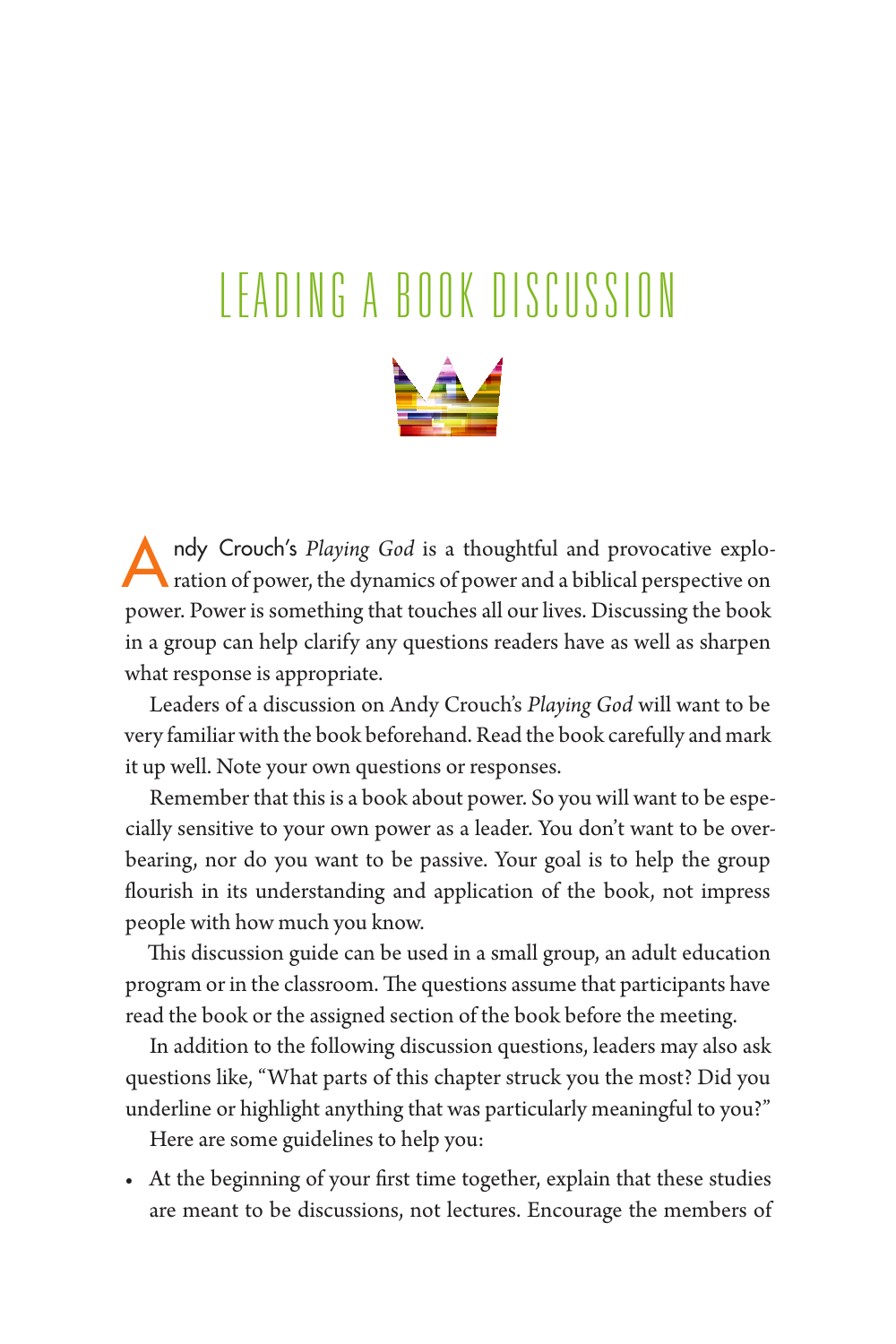the group to participate. However, do not put pressure on those who may be hesitant to speak.

- Begin each study on time.
- The study questions are designed to be read aloud just as they are written. You may, however, prefer to express them in your own words.
- Note also that there may be times when it is appropriate to deviate from the discussion guide. For example, a question may have already been answered. If so, move on to the next question. Or someone may raise an important question not covered in the guide. Take time to discuss it, but try to keep the group from going off on tangents.
- Avoid answering your own questions. An eager group quickly becomes passive and silent if members think the leader will do most of the talking. If necessary, repeat or rephrase the question until it is clearly understood, or refer to the commentary woven into the guide to clarify the context or meaning.
- Don't be afraid of silence in response to the discussion questions. People may need time to think about the question before formulating their answers.
- Don't be content with just one answer. Ask, "What do the rest of you think?" or "Anything else?" until several people have given answers to the question.
- Try to be affirming whenever possible. Especially affirm participation. Never reject an answer; if it seems clearly off-base, ask, "What led you to that conclusion?" or again, "What do the rest of you think?"
- Don't expect every answer to be addressed to you, even though this will probably happen at first. As group members become more at ease, they will begin to truly interact with each other. This is one sign of healthy discussion.
- Don't be afraid of controversy. It can be very stimulating. If you don't resolve an issue completely, don't be frustrated. Explain that the group will move on and God may enlighten all of you in later sessions.
- Periodically summarize what the group has said. This helps to draw to-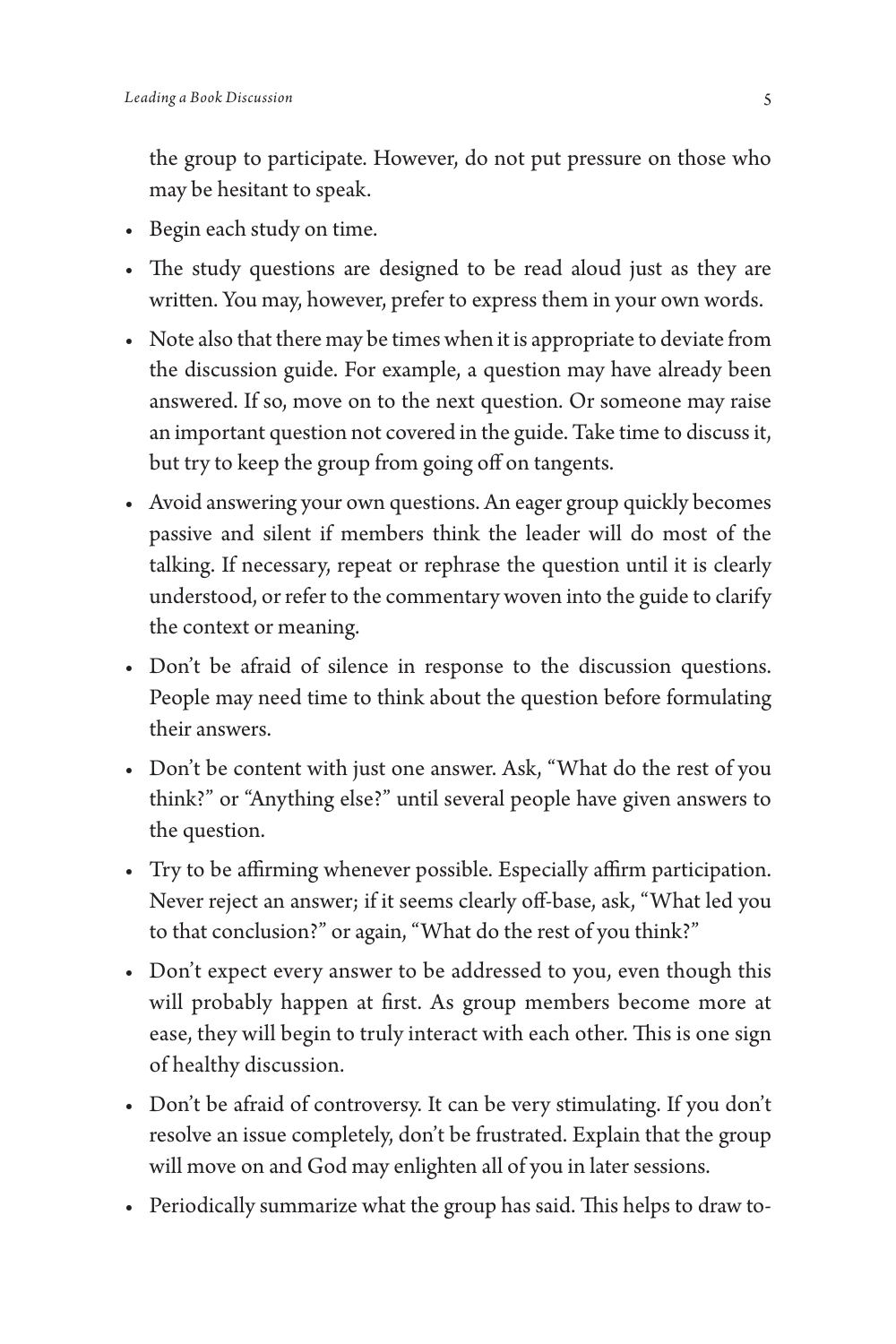gether the various ideas mentioned and gives continuity to the study. But don't preach.

• End on time.

Many more suggestions and helps for discussion can be found in *[How](http://www.ivpress.com/cgi-ivpress/book.pl/code%3D3000)  [to Lead a LifeGuide Bible Study](http://www.ivpress.com/cgi-ivpress/book.pl/code%3D3000)* and *[The Big Book on Small Groups](http://www.ivpress.com/cgi-ivpress/book.pl/code%3D2370)* (both from InterVarsity Press/USA).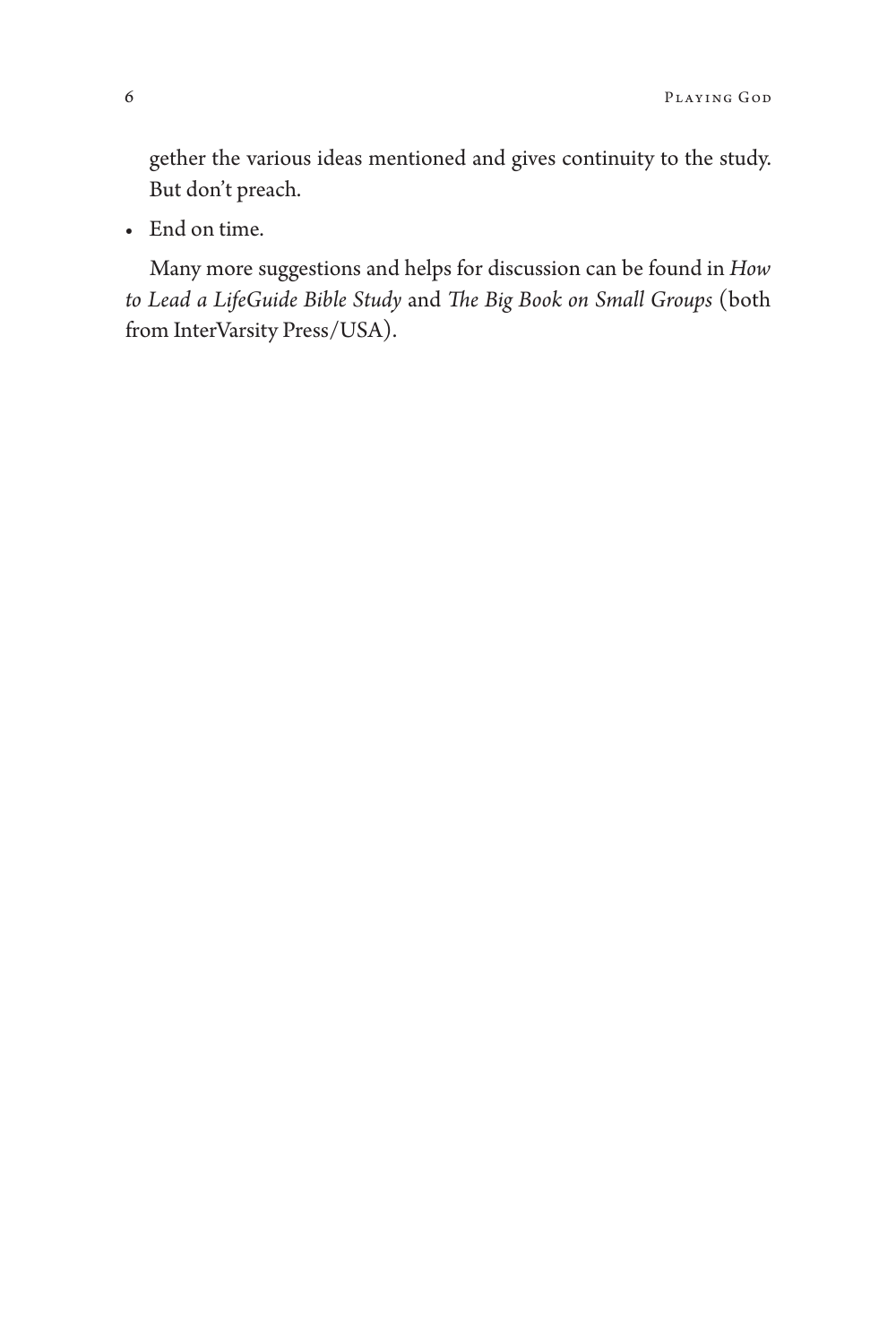## <span id="page-6-0"></span>A SINGLE-SESSION DISCUSSION GUIDE to *Playing God*



The following questions are designed to help individuals and groups explore many of the provocative themes in *Playing God* by Andy Crouch in a single 60- to 90-minute session. (In the six-session guide that follows, each of the six sessions is designed to be 45 minutes long.)

- 1. The author says power is a gift (p. 9). Why do most people have a hard time thinking that power is good?
- 2. On page 17 Crouch offers "a deceptively simple definition: power is the ability to make something of the world.... Power is simply (and not so simply) the ability to participate in that stuff-making, sensemaking process that is the most distinctive thing that human beings do." Do you find this definition helpful or problematic? Explain.
- 3. How, according to the book, are power, image bearing and flourishing connected (pp. 34-36)?
- 4. How does the story in chapter two of learning the cello illustrate how power need not be a zero-sum game but can actually multiply as well as lead to flourishing?
- 5. Which vision of reality do you find more true to life—Nietzsche's will to power or Crouch's creating to flourish (p. 51)? Explain.
- 6. Which vision do you find more appealing? Why?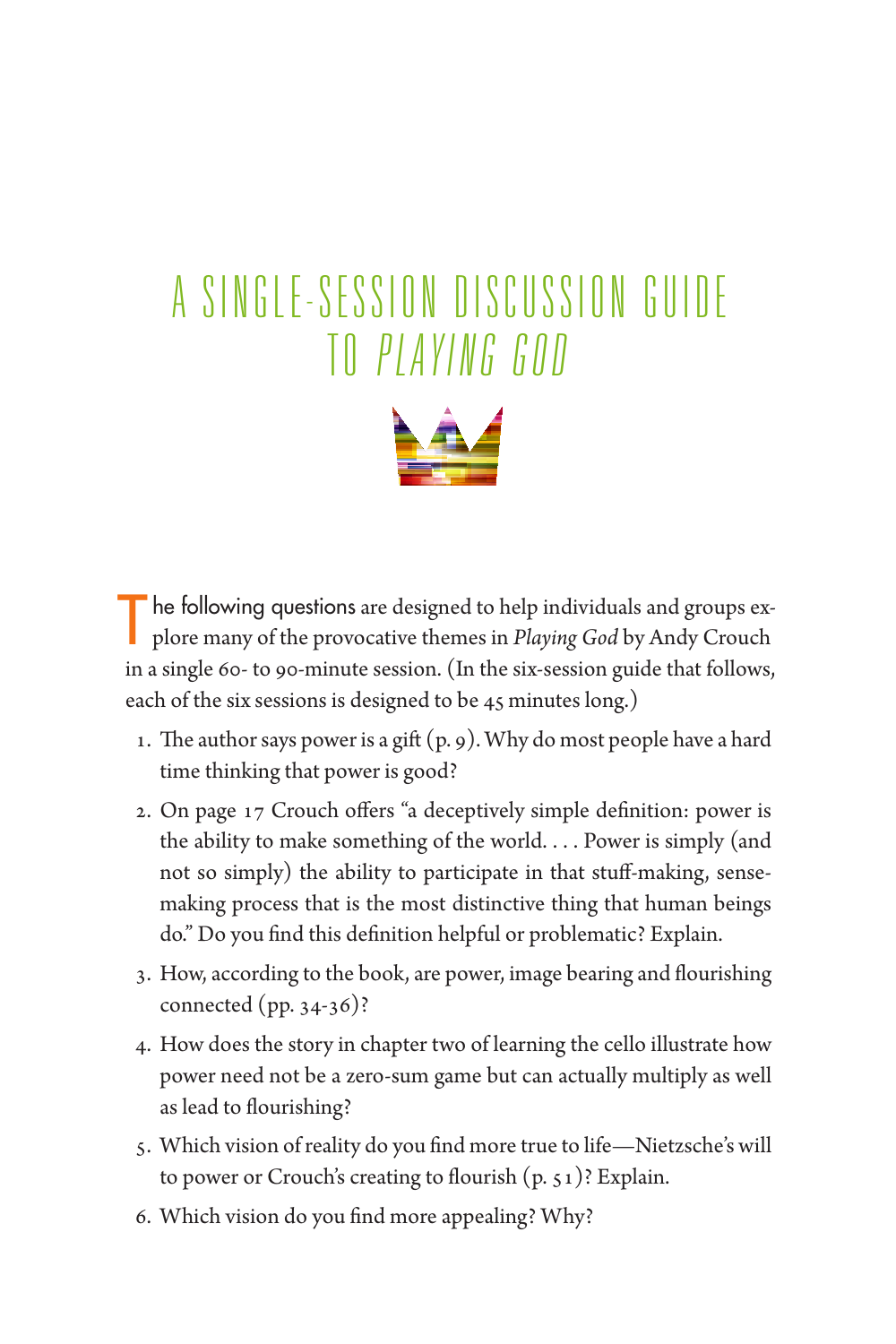- 7. Often it is easy to identify an idol like an addiction to a drug or gambling where the image-bearing capacity to flourish is nearly extinguished. Yet other idols are more subtle. Taking care of your body (a good thing) can slowly spiral into an idol, as it did for Steve Jobs. The solution in that case would not be to stop taking care of the good gift of the body that God has given us. From what we have learned about image bearing, flourishing and power, what can help us discern when a good thing has become a destructive idol?
- 8. On the author's train trip with Jayakumar Christian, the director of World Vision India said, "The poor are poor because someone else is trying to play God in their lives." What is meant by this phrase (p. 68)?
- 9. In chapter four (p. 71), Crouch writes, "God hates injustice and idolatry *because they are the same thing.*" Explain why you agree or disagree with this statement.
- 10. Crouch says some pit evangelism and social justice against one another, setting the relief of "present suffering" in opposition to the relief of "eternal suffering." Yet he suggests that evangelism and social justice are actually both means to the same end: restoring the image bearers' capacity for relationship and worship on the one hand, and restoring the full image of God in those whose worth and value have been diminished by injustice on the other hand.

Which of these two frames of reference do you find more helpful in understanding evangelism and social justice: the suffering framework or the restoring full image-bearing capacity? Explain.

- 11. Looking at chapter six, "The Hiddenness of Power," why is power so often invisible to those who have it?
- 12. In opening chapter seven, Crouch says that C. Wright Mills is wrong to say that "the ultimate kind of power is violence" and instead that "violence is the ultimate *distortion* of power." Explain what Crouch means by this and why he says it.
- 13. In chapter eight Crouch says *privilege* is the ongoing benefit we receive from past successful acts of power, like being understood around the world because we happened to grow up speaking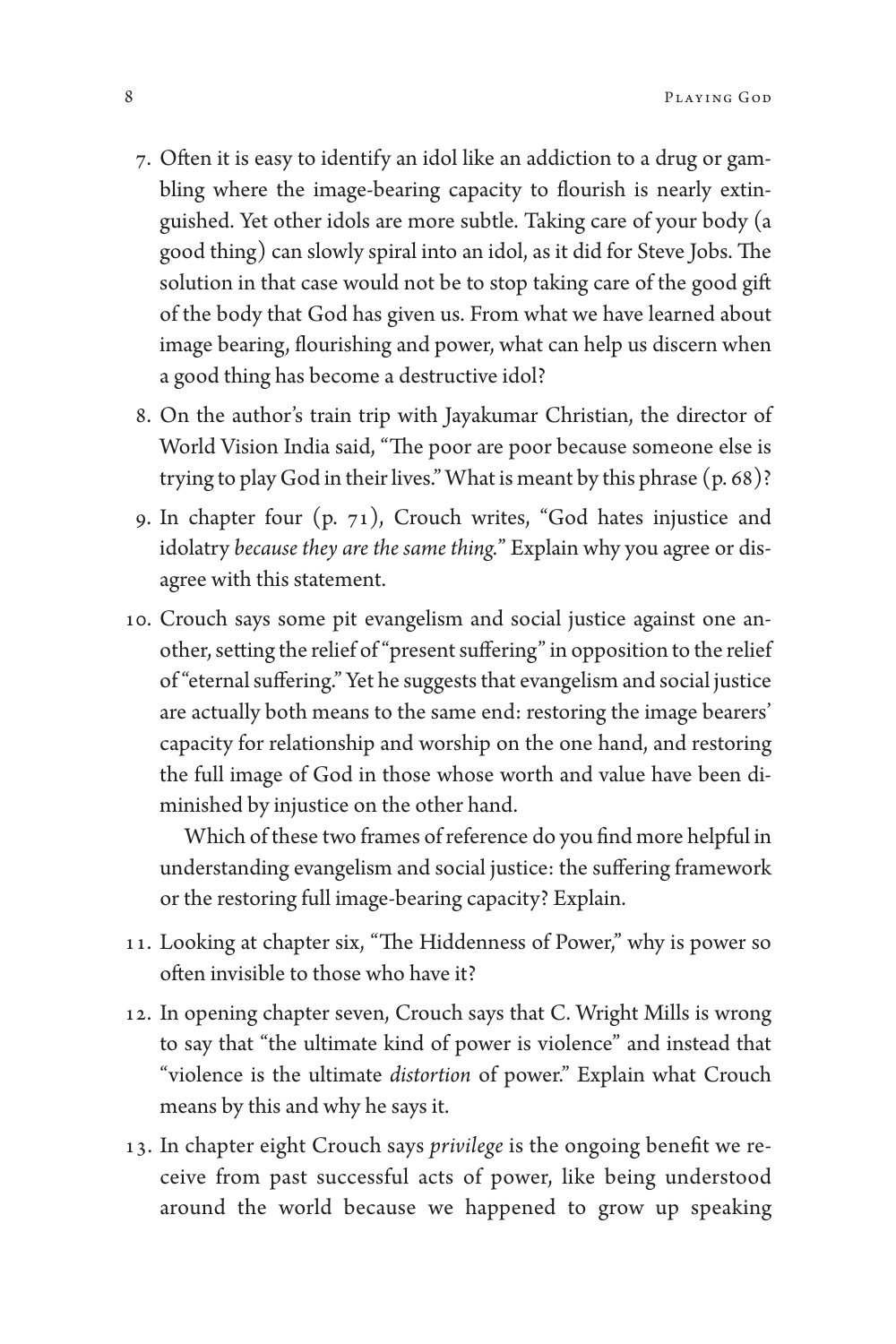English or never being randomly stopped by police because of the color of our skin. The benefits of privilege are pretty self-evident. What are the dangers?

- 14. We don't normally think of institutions as gifts. In fact they often have negative connotations. Why in chapter nine does Crouch say we can consider institutions in this positive light?
- 15. Zombie institutions are those that don't create power and flourishing but leach them from society. Crouch suggests in chapter ten that zombie churches exist to keep the lights on rather than to be the light in dark places; they turn inward rather than outward; they serve insiders and ignore outsiders. How would you evaluate your own church on the following scale? Explain your answer.

|        |        |  |  |  |  |                    | 1 2 3 4 5 6 7 8 9 10 |             |
|--------|--------|--|--|--|--|--------------------|----------------------|-------------|
| Corpse | Zombie |  |  |  |  | <b>Life-Giving</b> |                      |             |
|        |        |  |  |  |  |                    |                      | <b>Body</b> |

- 16. The trustees of an institution are more than those formally on a board of trustees. They are those committed to the institution who, while recognizing that institutions are fallen and flawed, seek flourishing for all the image bearers the institution touches. How can you be a trustee for an institution you are part of?
- 17. In chapter twelve, the author suggests that the classic spiritual disciplines (such as solitude, silence and fasting) can help us discipline our use of power. How can such disciplines lead us away from power and toward humility?
- 18. In chapter thirteen we read about the Old Testament practice of gleaning, of leaving the edges of fields unharvested for those in need to gather for themselves. Instead of the powerful and privileged keeping everything that is "rightfully" theirs, others are allowed to flourish. What are some practical ways we could give others some opportunities or privileges that come our way so they can flourish?
- 19. Crouch notes, "Death puts an end to all power.... But the Christian testimony is that death has been defeated by death itself " when Christ emptied himself of his position and privilege and died on the cross.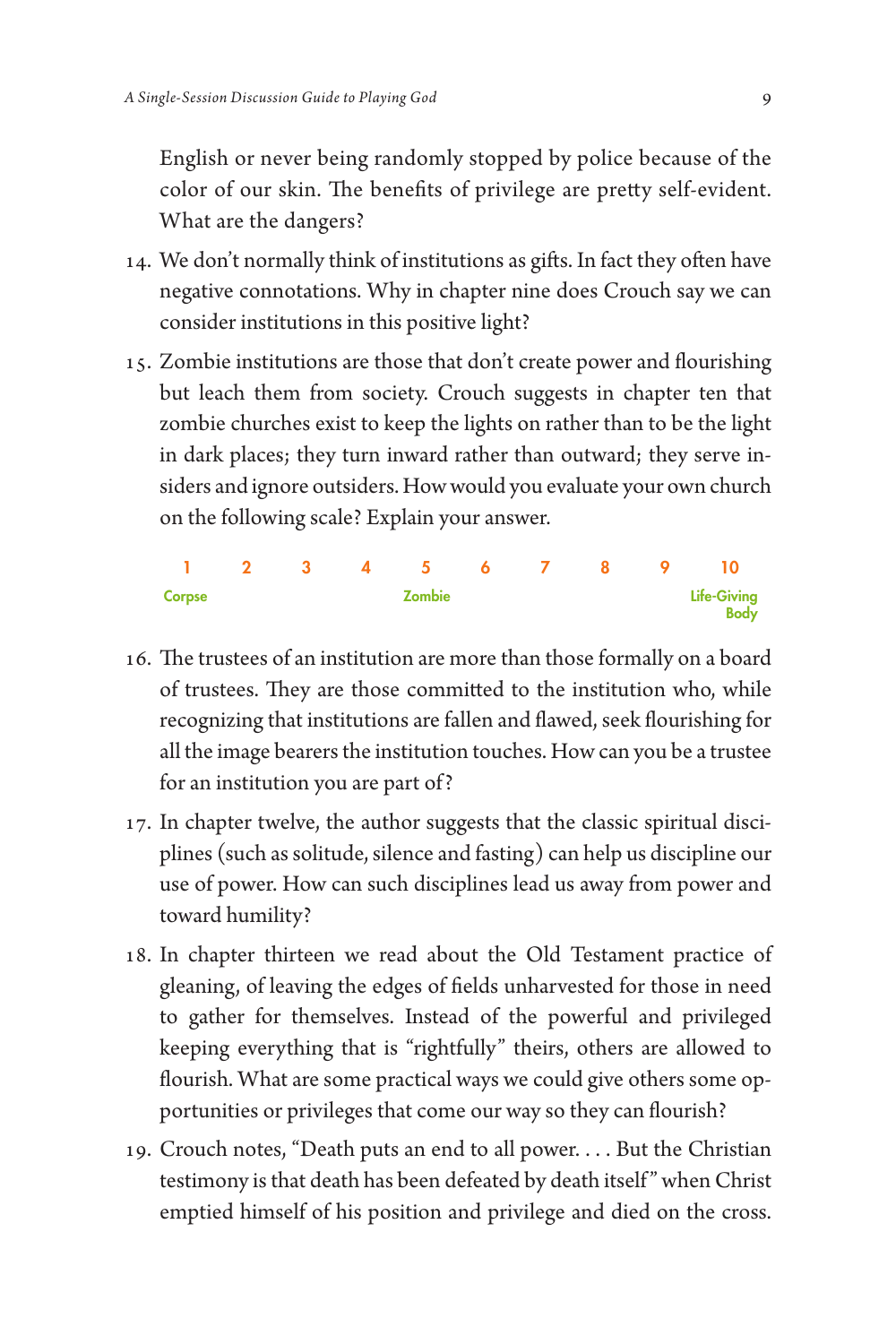How does knowing that as a result we are in the grasp of the life-giving power of God help us also hold loosely to position and privilege?

- 20. The last Exploration considers the parable of the two lost sons in Luke 15. How does the father use his power for ever-increasing abundance and power?
- 21. How would you like to play the kind of God described in the parable?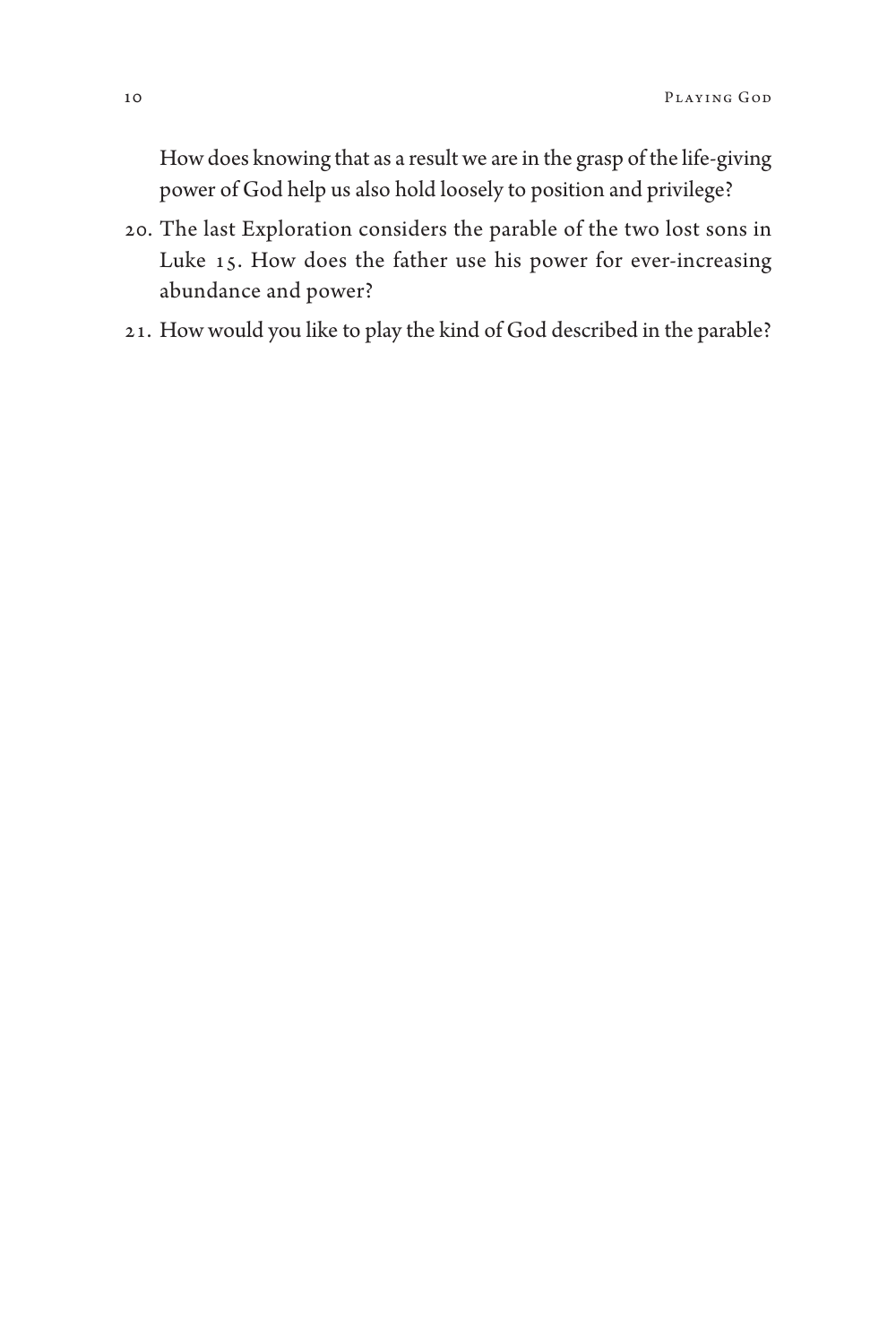# <span id="page-10-0"></span>A SIX-SESSION DISCUSSION GUIDE TO PLAYING GOD



The following questions are designed to help individuals and groups ex-<br>plore many of the provocative themes in *Playing God* by Andy Crouch. Each of the six sessions is designed for a 45-minutes time slot.

#### **Session 1 (Introduction, Chapter 1, Exploration: Genesis 1–2)**

- 1. The author says power is a gift  $(p, g)$ . Why do most people have a hard time thinking that power is good?
- 2. On page 17 Crouch offers "a deceptively simple definition: power is the ability to make something of the world.... Power is simply (and not so simply) the ability to participate in that stuff-making, sensemaking process that is the most distinctive thing that human beings do." How do you find this definition helpful?
- 3. In what ways do you find this definition to be lacking or problematic?
- 4. On pages 19-26, Crouch tells of the work of Jayakumar Christian, the director of the Indian affiliate of the international humanitarian organization World Vision in the Gudiyatham district where World Vision was working with many freed slaves. How were you affected by the story?
- 5. In his exploration of Genesis 1**–**2 (pp. 29-36), the author suggests that many Christians pay too little attention to the first two and last two chapters of the Bible. As a result they have a story that begins with the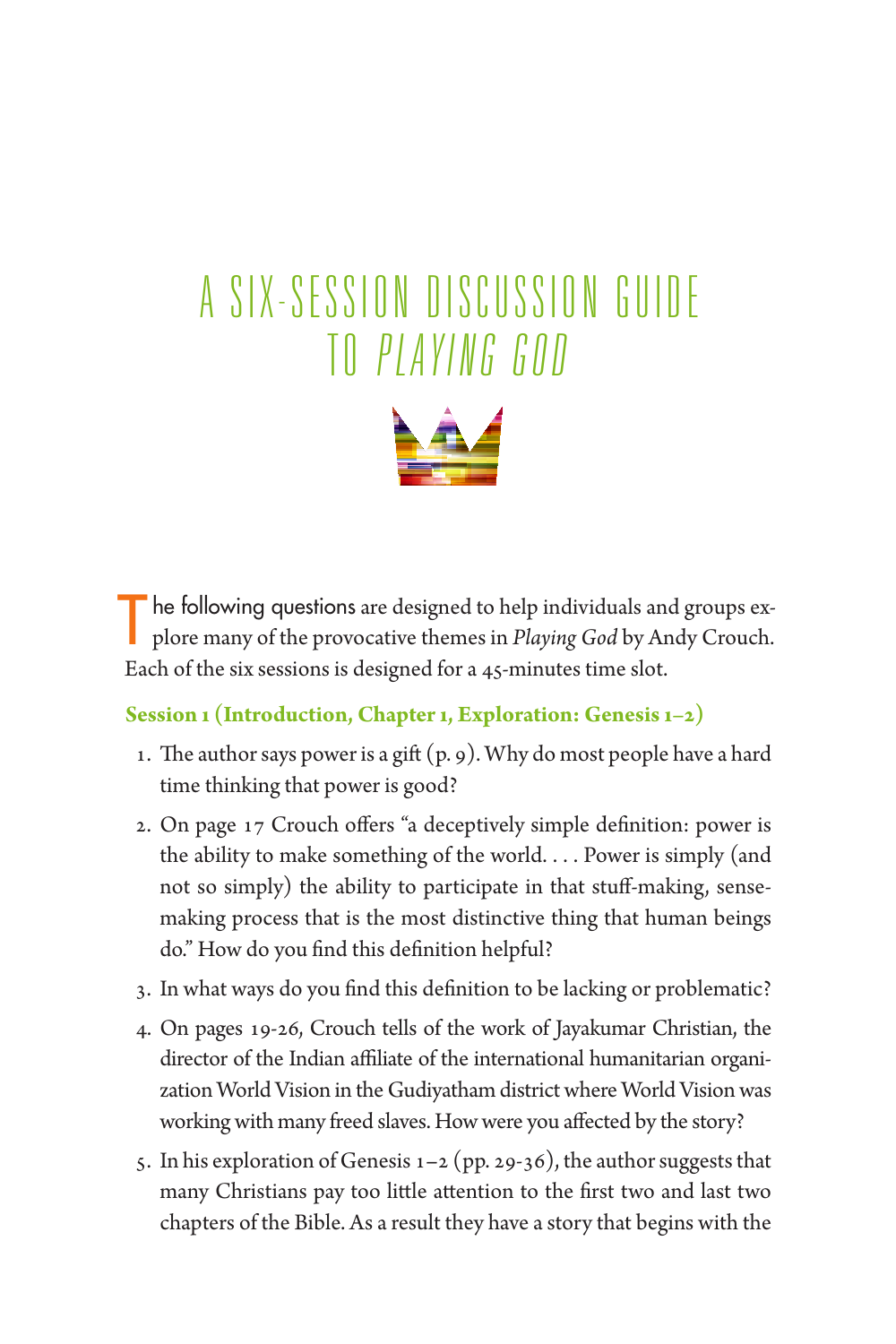fall of humanity in Genesis and ends with Satan being cast into hell in Revelation 20. Consequently, they miss a different story that begins with the original good creation and concludes with the glorious new creation.

How do these two stories differ, and what difference do they make?

- 6. How are power, image bearing and flourishing connected (pp. 34-36)?
- 7. As we look at Genesis 1 (especially 1:28), how do we see the Creator pass on his own power to those he creates?
- 8. What are the implications of this for us?

#### **Session 2 (Chapters 2-3)**

- 1. How does the story in chapter two of learning the cello illustrate how power need not be a zero-sum game but can actually multiply as well as lead to flourishing?
- 2. In what situations have you seen examples of power multiplying and creating an environment where others can flourish?
- 3. What are the similarities and differences between the ideas of Friedrich Nietzsche with the world of movie westerns (pp. 46-48)?
- 4. Do you agree that the Occupy and Tea Party Movements (see pp. 48-50) both had a distinctive Nietzschean flavor to their activism, with goals of mastery and domination? Explain.
- 5. Which vision of reality do you find more true to life—Nietzsche's will to power or Crouch's creating to flourish (p. 51)? Explain.
- 6. Which vision do you find more appealing? Why?
- 7. In chapter three Crouch says idols (be they money, sex, power, drugs) offer good things but lead us to expect the ultimate good from them. How have you seen good things in your life or the lives of others destroy the capacity for flourishing rather than enhance it?
- 8. Steve Jobs was the iconic CEO of both Apple and Pixar, two of the most successful technology companies of our day (see pp. 59-64). Despite his sometimes capricious and unforgiving leadership style, he created multiple opportunities for many of his own employees to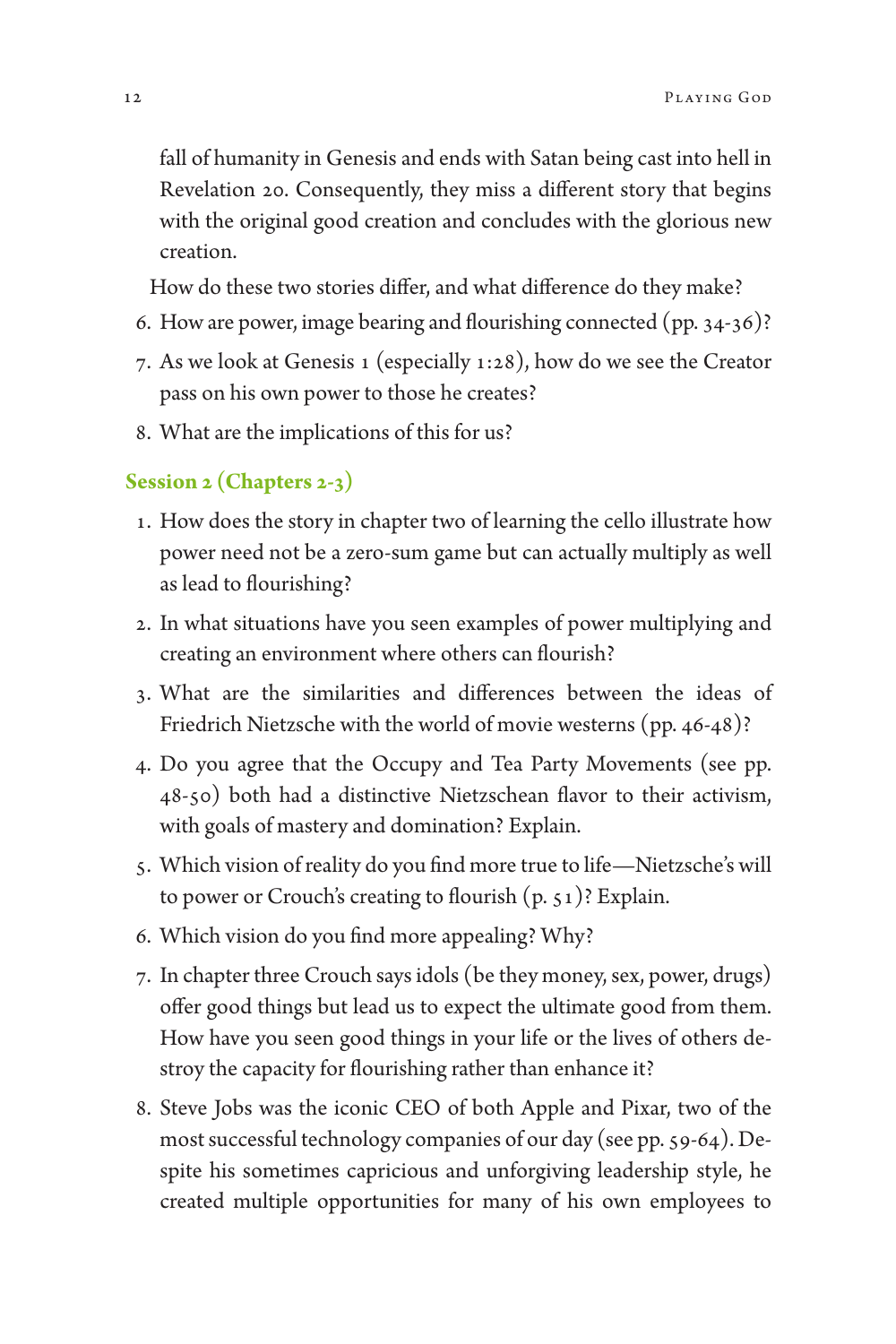flourish as well as the customers who used his products. But, says Crouch, he had an idol. What was the good thing the idol offered, yet how did it ultimately destroy Jobs?

9. Often it is easy to identify an idol like an addiction to a drug or gambling where the image-bearing capacity to flourish is nearly extinguished. Yet other idols are more subtle. Taking care of your body (a good thing) can slowly spiral into an idol, as it did for Steve Jobs. The solution in that case would not be to stop taking care of the good gift of the body that God has given us. From what we have learned about image bearing, flourishing and power, what can help us discern when a good thing has become a destructive idol?

#### **Session 3 (Chapter 4, A Note, Chapter 5, Exploration: John 2)**

- 1. On the author's train trip with Jayakumar Christian, the director of World Vision India said, "The poor are poor because someone else is trying to play God in their lives." What is meant by this phrase (p. 68)?
- 2. In chapter four (p. 71), Crouch writes, "God hates injustice and idolatry *because they are the same thing.*" Explain why you agree or disagree with this statement.
- 3. Crouch says some pit evangelism and social justice against one another, setting the relief of "present suffering" in opposition to the relief of "eternal suffering." Yet he suggests that evangelism and social justice are actually both means to the same end: restoring the image bearers' capacity for relationship and worship on the one hand, and restoring the full image of God in those whose worth and value have been diminished by injustice on the other hand. Which of these two frames of reference do you find more helpful in understanding evangelism and social justice: the suffering framework or the restoring full imagebearing capacity? Explain.
- 4. When asked which is the greatest commandment, Jesus answered with two—to love God and to love others. Why did he do so?
- 5. Are you more motivated to evangelize or to engage in social justice? Why?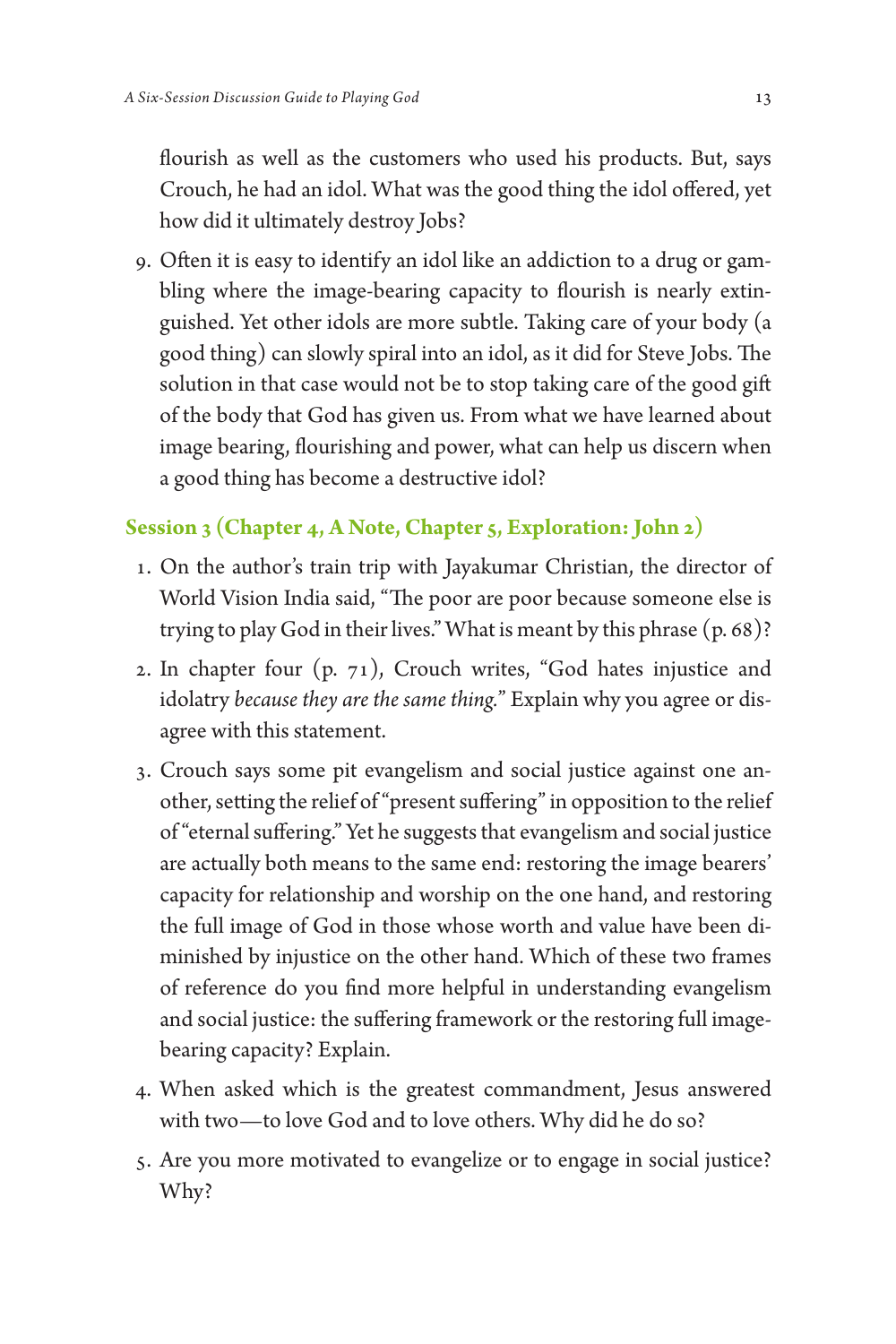- 6. The early Christian bishop Irenaeus wrote of living human beings as the glory of God, "the resurrected, ascended life of the truly Human One who has now poured out his Spirit on us and invites us into nothing less than God's own glory," as Crouch puts it (p. 92). Beyond washing away the effects of sin and rebellion against God, what might this entail for us?
- 7. In chapter five Crouch notes that in the New Testament the Greek word translated "image" in Colossians 1:15 is *eikōn* (icon). Crouch then lists those who in recent history are icons (image bearers) whom we might emulate or take inspiration from: Dietrich Bonhoeffer, Oskar Schindler, Aleksandr Isayevich Solzhenitsyn, Nelson Mandela, Desmond Tutu, Rosa Parks, Martin Luther King Jr. Who are the icons (image bearers) who have affected you most and how?
- 8. In his exploration of the miracle at the wedding of Cana in John 2, Crouch notes that "Jesus' power leads to overflow, abundance and excellence, that is, to flourishing" (p. 110). While saving a party from disaster may seem unimportant, how is it also encouraging to us that our power can be used for such purposes?
- 9. At the end of the Exploration, the author notes that in John's Gospel, this story about the wedding and wine is the first *sign*, something that points beyond itself to a deeper meaning. What does the miracle point to?
- 10. What does this tell us about power?

#### **Session 4 (Exploration: Exodus 20, Chapters 6-8, Exploration: John 13)**

- 1. Crouch considers the Ten Commandments in his exploration of Exodus 20. How is keeping sabbath a basic spiritual discipline regarding power?
- 2. Have you found keeping sabbath to be helpful? Why or why not?
- 3. How is the commandment about honoring parents also related to issues of power?
- 4. Looking at chapter six, "The Hiddenness of Power," why is power so often invisible to those who have it?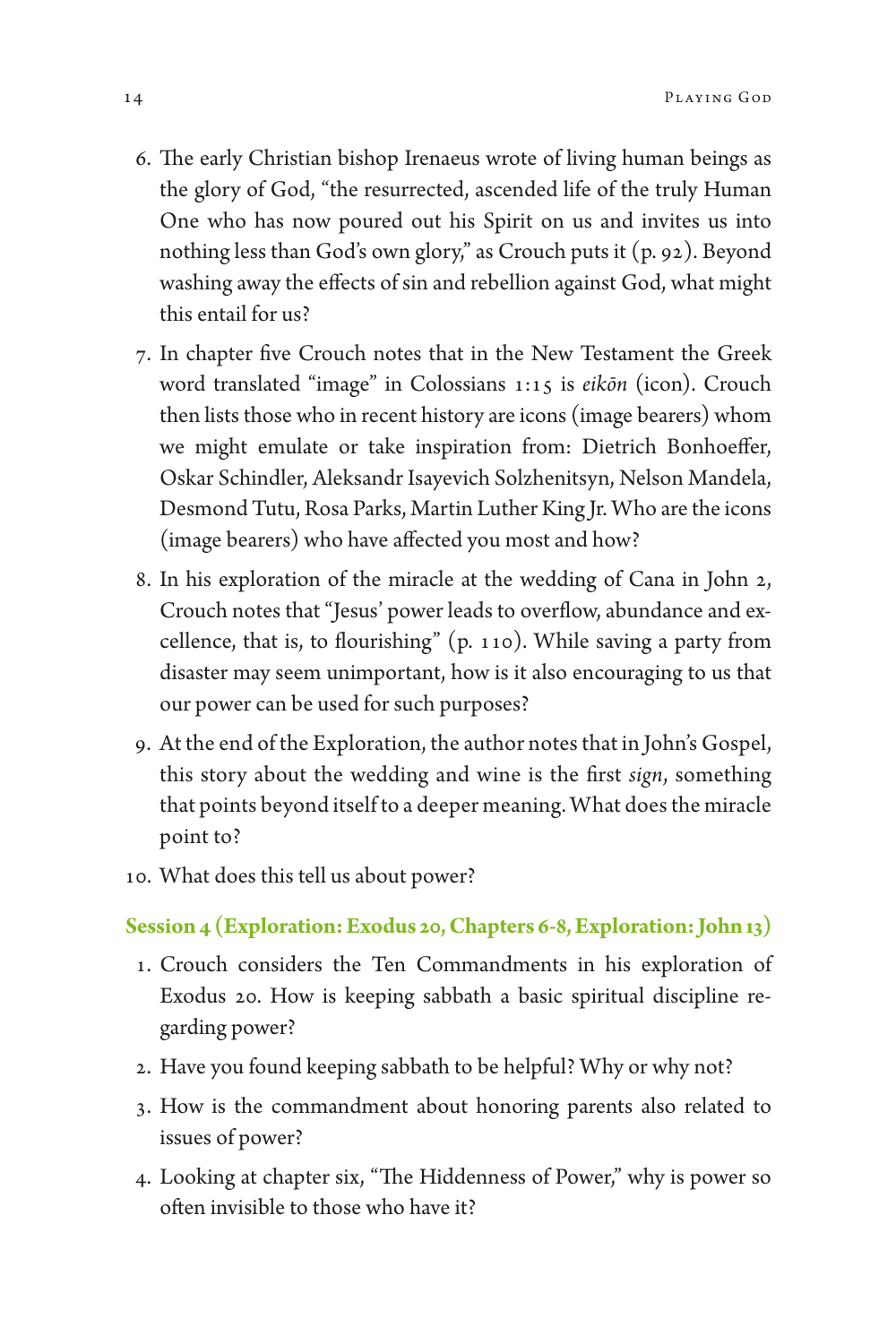- 5. When have you been keenly aware of someone else's power because you had little?
- 6. In opening chapter seven, Crouch says that C. Wright Mills is wrong to say that "the ultimate kind of power is violence" and instead that "violence is the ultimate *distortion* of power." Explain what Crouch means by this and why he says it.
- 7. What difference does it make to us if we think power is ultimately rooted in violence or not?
- 8. In chapter eight Crouch says *privilege* is the ongoing benefit we receive from past successful acts of power, like being understood around the world because we happened to grow up speaking English or never being randomly stopped by police because of the color of our skin. The benefits of privilege are pretty self-evident. What are the dangers?
- 9. I his exploration of John 13, Crouch says that in washing the disciples' feet Jesus is giving up not power but privilege and status. Explain why you do or don't agree.
- 10. What are ways that we (individually, as a community or as a church) can exercise power and yet hold privilege or status at arm's length?

#### **Session 5 (Chapters 9-11, Exploration: Philemon)**

- 1. We don't normally think of institutions as gifts. In fact they often have negative connotations. Why does Crouch say we can in fact consider institutions in this positive light?
- 2. Consider the family as an institution rather than as a particular group of related people. How can the family as an institution make flourishing as image bearers possible?
- 3. A successful institution, as Crouch says in chapter nine, is one in which most of those involved flourish in their roles rather than just a few participants experiencing abundance and growth. What are examples of such successful institutions?
- 4. Crouch suggests that "if we are serious about flourishing, across space and through time, we will be serious about institutions." What institutions are you involved with and why?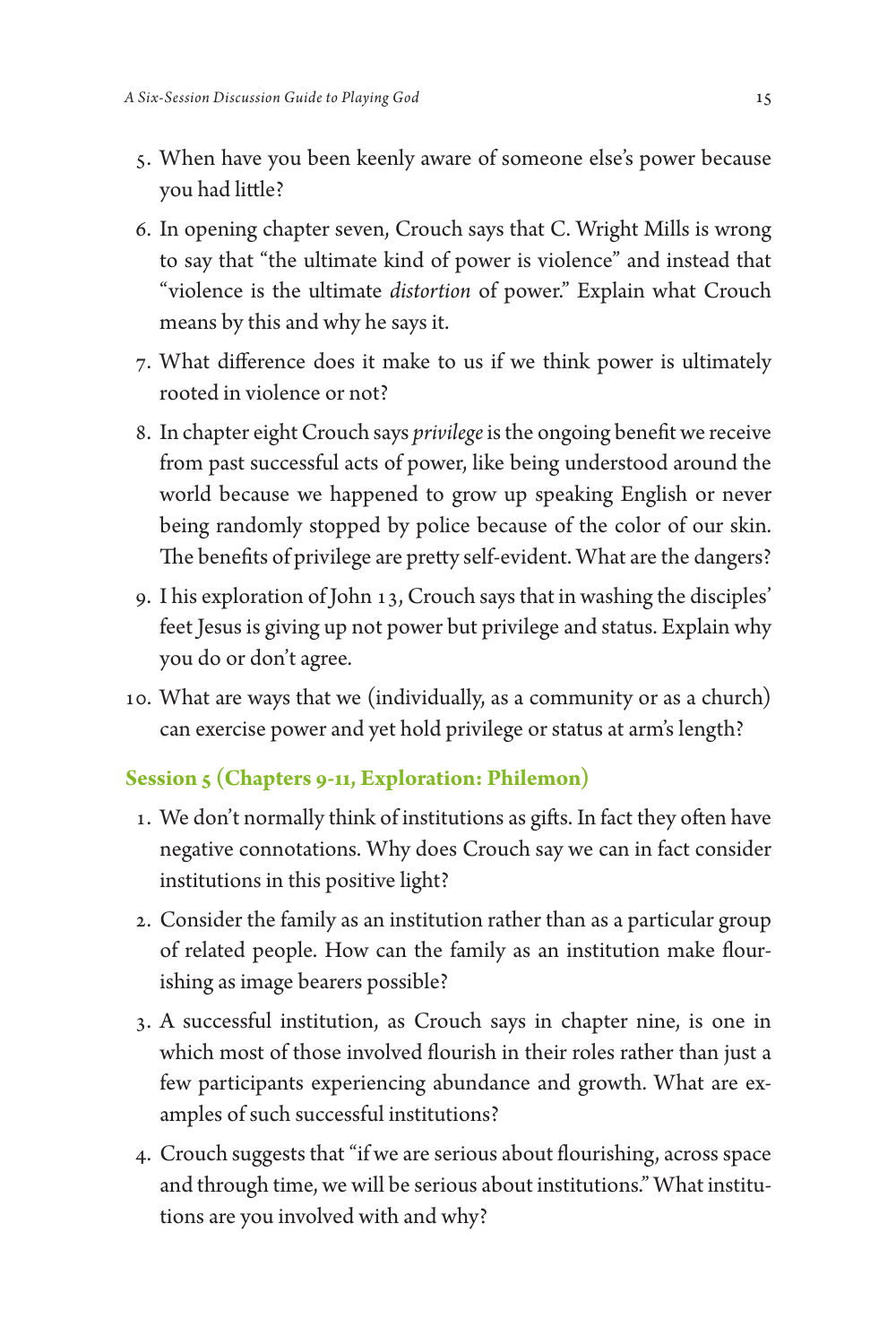5. Zombie institutions are those that don't create power and flourishing but leach them from society. Crouch suggests in chapter ten that zombie churches exist to keep the lights on rather than to be the light in dark places; they turn inward rather than outward; they serve insiders and ignore outsiders. How would you evaluate your own church on the following scale? Explain your answer.

1 2 3 4 5 6 7 8 9 10 Corpse Zombie Life-Giving Body

- 6. In *Divided by Faith*, Michael O. Emerson and Christian Smith note that white evangelical Protestants think about solving social problems almost exclusively in terms of personal actions and morality. Black Protestants, on the other hand, know that institutional realities often perpetuate injustices. Where do you stand regarding how social issues should be solved, and why?
- 7. Crouch contends that the layered traditions of the Pharisees (the legalistic burdens they placed on themselves and others) were an institution. Indeed crucifixion itself was an institutional form of punishment. How does this affect your thinking about the need to deal with broken institutions?
- 8. Sometimes institutions are broken not just because some abuse their power but also because many don't use the power they have; they passively go along with or help cover the abuses of others. In chapter eleven Crouch calls them "underlords." What are the challenges of playing a positive role in such institutions?
- 9. The trustees of an institution are more than those formally on a board of trustees. They are those committed to the institution who, while recognizing that institutions are fallen and flawed, seek flourishing for all the image bearers the institution touches. How can you be a trustee for an institution you are part of?
- 10. In Paul's letter to Philemon (discussed in the exploration at the end of part three), Paul persuades, affirms, remembers, encourages and asks Philemon to get ready for a visit from him—no doubt to personally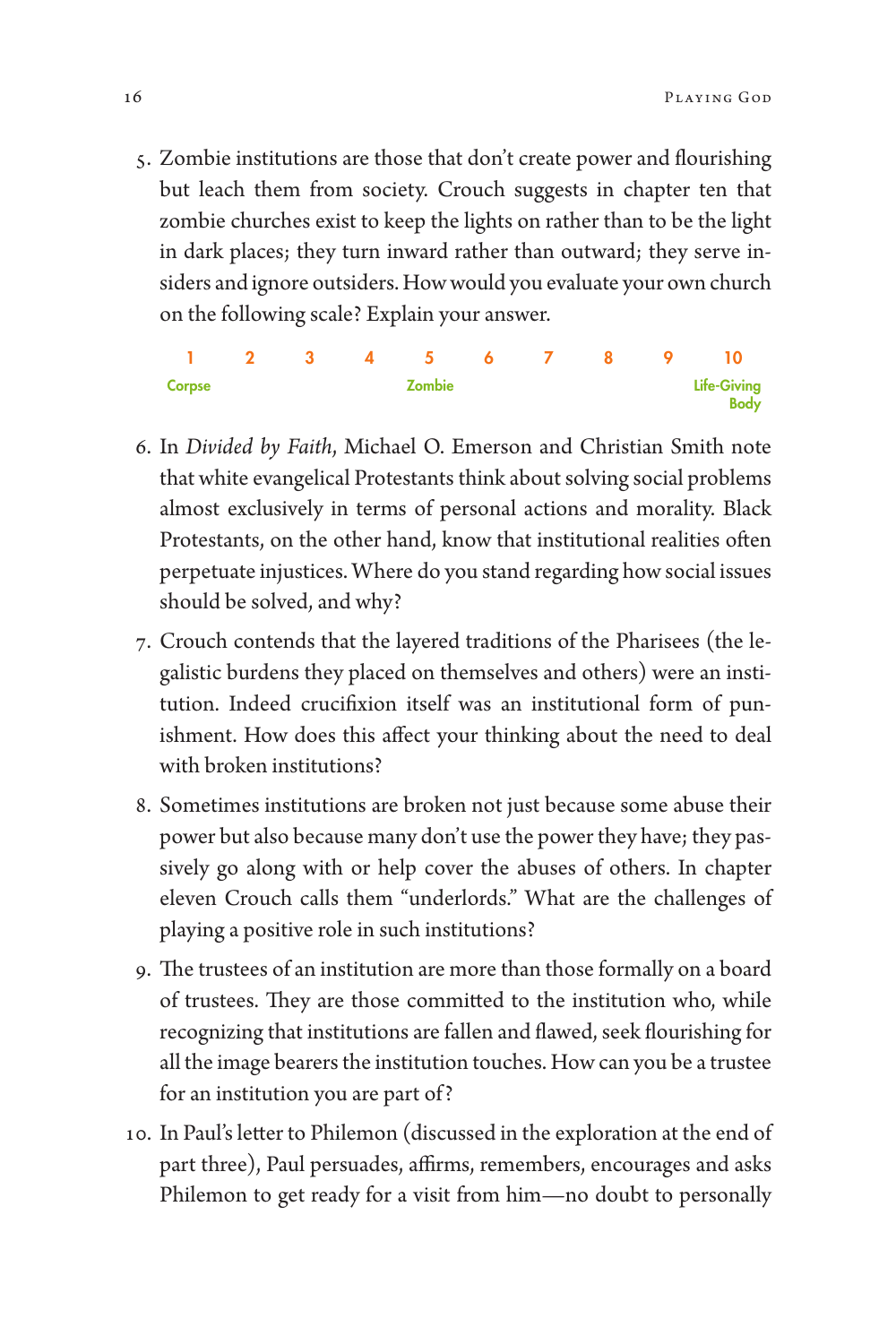discuss the situation of Onesimus. But he never orders Philemon to free the slave. Why?

11. Crouch mentions two well-established coercive institutions that nonetheless are nearly invisible—abortion and incarceration. Some call for immediate and pervasive reform of these institutions. Paul's letter to Philemon seems to take an incremental approach. What are the advantages and disadvantages of each approach to institutional reform?

#### **Session 6 (Chapters 12-14, Exploration: Luke 15)**

- 1. In chapter twelve, the author suggests that the classic spiritual disciplines (such as solitude, silence and fasting) can help us discipline our use of power. How can such disciplines lead us away from power and toward humility?
- 2. What experiences have you had with these and other spiritual disciplines, and how did they affect you?
- 3. Crouch mentions how Jesus often allowed himself to be interrupted. How can nurturing an interruptible life also help us keep our power focused on flourishing image bearers?
- 4. In chapter thirteen we read about the Old Testament practice of gleaning, of leaving the edges of fields unharvested for those in need to gather for themselves. Instead of the powerful and privileged keeping everything that is "rightfully" theirs, others are allowed to flourish. What are some practical ways we could give others some opportunities or privileges that come our way so they can flourish?
- 5. Crouch writes, "There is no quicker way to discern our god playing or image bearing than to take the measure of our sabbath observance" (p. 253). What do you think your sabbath observance says about you?
- 6. The Old Testament also calls for not planting and cultivating every seventh year. What do you think of Crouch's ideas about sabbatical years versus retirement?
- 7. Every fifty years, says Deuteronomy, God's people were to cancel debts and release those who had fallen into slavery. This was called the